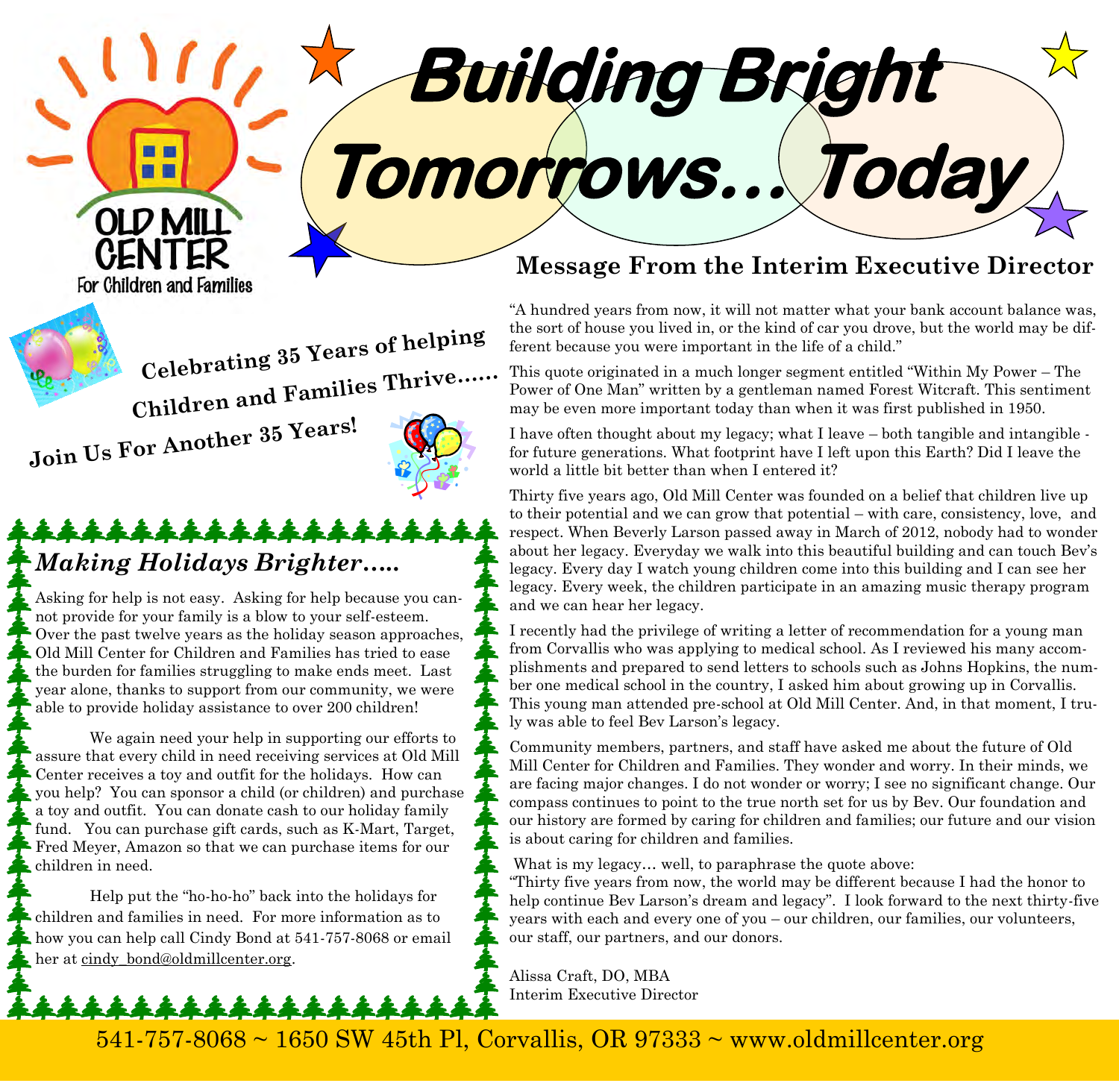### **CONGRATULATIONS**

OMC's Integrated Preschool Program on its Reaccreditation through the National Association for the Education of Young Children NAEYC!!!!

Way to go OMC *Preparing children for Kindergarten for over 35 years!!!!!!*  **Call Today for Enrollment Information** 



### Board of Directors

| Janet Gambatese, Chair                | Samaritan Health Services         |
|---------------------------------------|-----------------------------------|
| Dennis Hanson, Chair-Elect            | Attorney                          |
| Karen Misfel <del>dt, Secretary</del> | Heilig, Misfeldt & Armstrong      |
| Dale Ramsay, Treasure                 | Contractor (Retired)              |
| Meredith Baughman                     | Town & Country Realty             |
| Patricia Dixon                        | Community Representative          |
| Jason Duranceau                       | Flat Tail Brewing                 |
| Meg Swan                              | Oregon State University (Retired) |
| Tammy Thompson                        | Campbell's Cleaner                |
| Bobbie Weber, PhD                     | Oregon State University           |

#### Relief Nursery: A Year of Success Child Abuse Prevention Program

Old Mill Center's Relief Nursery recently celebrated its first anniversary after achieving state accreditation. In our first official year of service we served 79 families. In the first quarter of this year we have already served 67 families. Services include Therapeutic classrooms providing children 2-5 years of age with a nurturing environment focusing on social-emotional support; parent support groups combining mental health and parent education support with child care provided, home visits, resource and referral assistance, transportation assistance and a resource closet offering access to clothing for children birth-age six, food and things one cannot buy with food stamps, such as diapers, wipes, personal hygiene and cleaning supplies and paper products. While state funding helps support this program, we depend on grants, contracts, donations and fundraising events to fully fund the all-important core services.

While Relief Nursery staff demonstrates daily their passion and belief in this amazing prevention program, it is the testimony of parents receiving services that shows the impact the program makes.

We thank our partners and community members for their support as we fulfill the Relief Nursery mission of keeping children safe while helping to build strong and resilient families.

*"Relief Nursery has given me the opportunity for self -care and to complete tasks that are difficult to do with a busy two-year old. It expands the 'village' to help raise my child. It helps me be the best I can be." ~ Relief Nursery Parent*



**Pre K Classroom: Starker Forest Field Trip**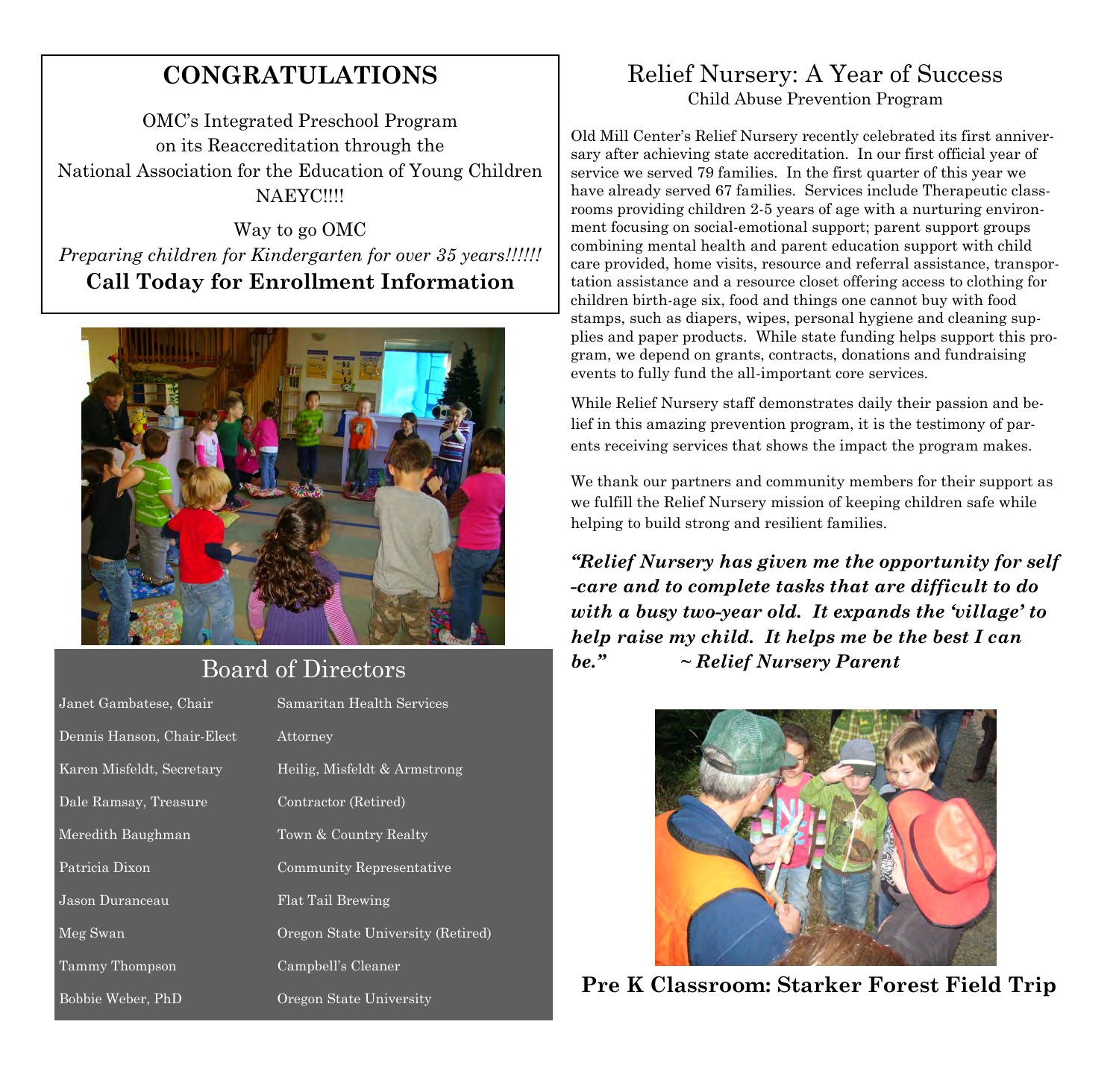### **Thank You Donors**

#### **July 1, 2012 - October 5, 2012 We apologize for any error or omissions in our donor list**

The Ball Studio Barnhisel, Willis, Barlow & Stevens PC Campbell's Cleaners, Inc Crystal Lake Public Storage Fidelity National Title First Alternative Co-op HP Company Foundation Kiwanis Club of Corvallis Lloyd Summers Lawyer Trust Master Craft Restoration & Maintenance, LLC Andrew & Karen Nousen NW Natural OSU Federal Credit Union Pastega Family Foundation Samaritan Health Services United Way of Benton County United Way of Linn County Vacation Church Workshop Jayne Ackerman Brad Benson Norm & Pat Bishop Heather Bonin Wayne & Mary Burck Sally Byrd & Luiz Bermudez John & Shirley Byrne Doreen Carpenter Irving & Martha Dayton Walter & Joyce Derlacki Mary Duringer Jim & Phyllis Eickelberg Jack & Kay Enbom Peter & Judy Freeman Janet Gambatese Joan Gathercoal Tom & Jeanne Griffith David & Lynn Grube Cliff & Gay Hall Dan & Betsey Harrington Creagh Hawes Dave & Nancy Hiatt Joe & Nancy Holder John & Marilyn Hull Mike & Carol Huntington Scott & Kris Janes Joy Jensen & Jerry Hull George & Sue Keller Karin Krakauer

Ken & Paula Krane Sid & Judy Lasswell Dr. Craig & Nancy Leman Dorette Lemon Georges Lifermann & Marilyn Miller David & Susan Livingston Logan & Jay Logendran Tom & Patty McClintock Waco Morley Jim & MaryAnne Nusrala Jim Oldfield Jane Peterson Ed & Beth Ray Mary Alice Seville Cy & Cynara Stadsvold Alan Sugawara Joan Tanselli Marolyn Tarrant Jim & Doris Van Olst Charles & Freda Vars Len & Barbara Weber Sandra Willis Mardell Wolf Carol Lee Woodstock

#### **Welcome New Staff:**

**Jenna Borowski, Relief Nursery; Jordyn Davis, RBV Interventionist; Courtney Denson, Relief Nursery; Tim Glascock, ITS; Joey Elcano, Child & Family Therapy and Sumalathan Bhumireddy, Relief Nursery** 

Heather Fredricks **Facilities** Tech

#### **Old Mill Center Staff**

Alicia Larson **BS** Integrated Preschool Co-Teacher Alissa Craft **DO** Interim Executive Director<br>
Aubrev Wyant BS Relief Nursery Childcare In Aubrey Wyant BS Relief Nursery Childcare Infant/Wobbler Lead Bonnie Smit **BS** Intensive Treatment Services Program Assistant Caroline Fisher MD Child & Adolescent Psychiatrist Cindy Bond MS Relief Nursery Director Cori Deatherage **Relief Nursery Child Care Worker** Courtney Denson BS Therapeutic Classrooms Assistant Teacher<br>
David Carter Classrooms Assistant Teacher<br>
LCSW Clinical Manager LCSW Clinical Manager Derek Gale **LCP** Child & Family Therapist Donna Brown BS Integrated Preschool Co-Teacher Erica Crimp LPC Child & Family Therapist Ernst Laemmert MS Intake & Medical Coordinator<br>
Eveliina Calder Billing Specialist **Billing Specialist** Gretchen Thielman MS Relief Nursery Outreach Worker Jenna Borowski B Ed Relief Nursery Childcare Lead Teacher Jennifer Becerril BS Healthy Start Home Visitor Jerilyn Opoien BS Assistant Director of Development Jian Wang BS Accounting Technician Jill Irwin **The Intensive Treatment Services Education Manager** Jul Joey Elcano MS Child & Family Therapist Jordyn Davis BA Relationship Based Visitation Interventionist Kerrie Tarkinton **Construction** Operations Director Lee Harrington **MD** Medical Consultant Lise Odden MS, MA Child & Family Therapist Lynda Rhoads **BS** Intensive Treatment Services Program Assistant Malia Arenth MS, NCC Child & Family Therapist<br>Medora Tuck Stevens MS Healthy Start Coordinator MS Healthy Start Coordinator Megan Irwin **BS** Relief Nursery Therapeutic Toddler Classroom Michele McClarnan AA Billing Specialist Nate Perry **BA, QMHA Intensive Treatment Support** Olga Martinez-Alvarez BS Healthy Start FSW Stephanie Fawcett BA Office Specialist Sumalathan Bhumireddy MA Relief Nursery Childcare Aide Terrie Graham MA Child & Family Therapist Tim Glascock BA, QMHA Intensive Treatment Support

#### **26th Annual Fireside Recital Series Thank you Sponsors**  Barnhisel, Willis, Barlow & Stevens, PC Jack & Kay Enbom Jayne Ackerman Trader Joe's **Join us for our next Recital: March 10th**

**"It's our support network since we don't have one with our own families, and our daughter gets to have interactions with kids her own age."**

 **~ Relief Nursery Parent**